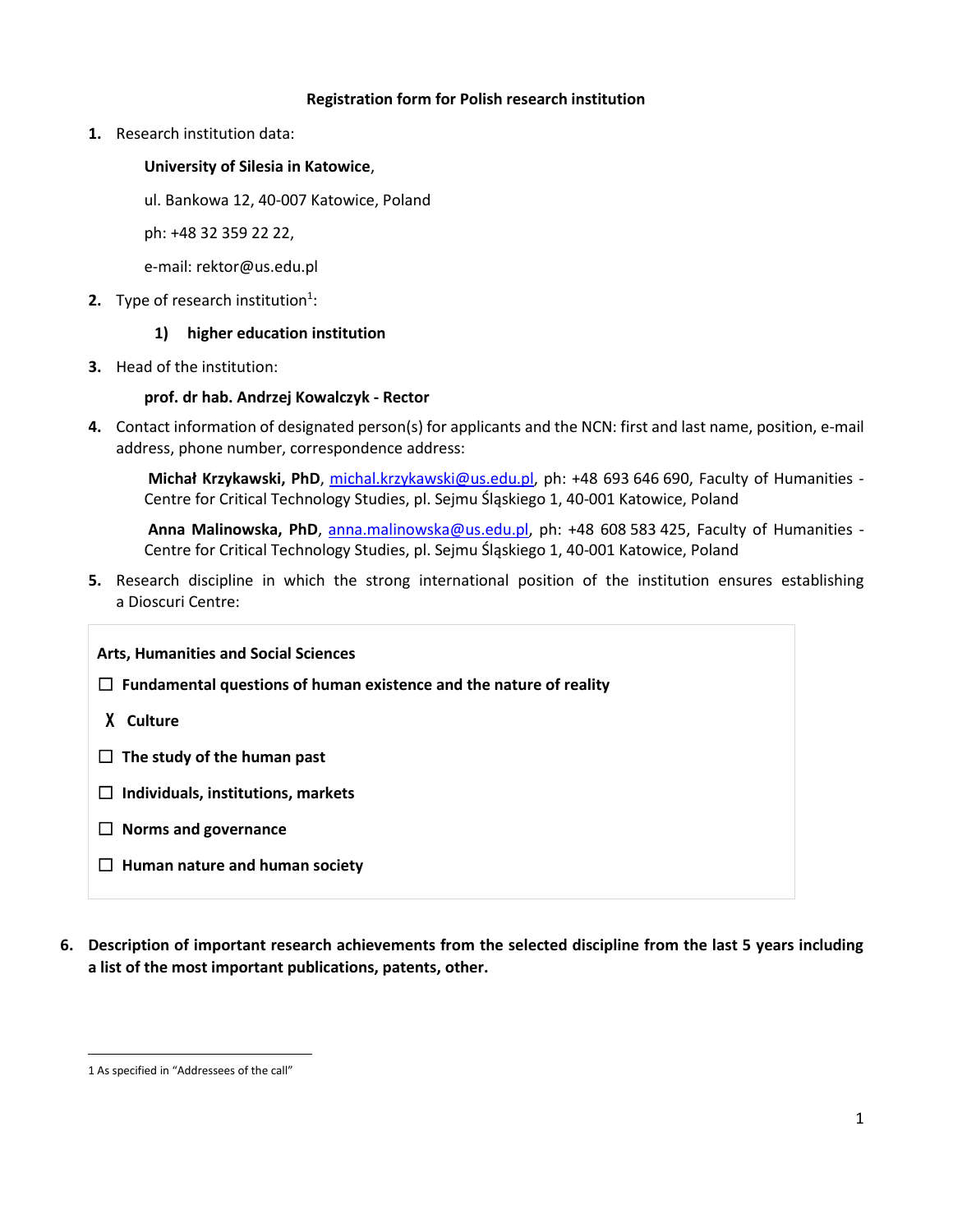The University of Silesia in Katowice (US) holds the "HR Excellence in Research" Award from the European Commission. It also supports the implementation of the UN Sustainable Development Goals adopted by representatives of 193 member states of the United Nations during the General Assembly in 2015.

The Faculty of the Humanities demonstrates excellence in cultural studies and other culture-oriented research reflected in publications and research activities.

Publications (**monographs M**; **collections C**; **journal papers P**): (the sample proves the international visibility of our research its and recognition by high-indexed publishers and journals):

**M - Bartosz Stopel,** *From Mind to Text: Continuities and Breaks Between Cognitive, Aesthetic and Textualist Approaches to Literature.* **New York: Routledge, 2018. ISBN 978-1-138-55117-6.**

**C - Anna Malinowska and Michael Gratzke (eds.),** *The Materiality of Love. Essays on Affection and Cultural Practice.* **New York: Routledge, 2018. ISBN: 978-0415783828.**

**P - Ewa Macura-Nandi, Omar Khadr. Guantanamo and carceral gastronomy.** *European Journal of English Studies*  **16 (July/201): 166-177.** 

**P - Ewa Macura-Nandi, Mouthwork.** *Ariel: A Review of International English Literature* **49 (4/2018): 23-51.**

**P - Anna Malinowska, Lost in representation. Disabled sex and the aesthetics of the norm.** *Sexualities* **21 (3/2018): 364-378. IF 2.02**

**M - Katarzyna Szopa,** *Poetyka rozkwitania: różnica płciowa w filozofii Luce Irigaray.* **Warszawa : Instytut Badań Literackich PAN. Wydawnictwo, 2018. ISBN 978-83-65832-88-7.**

**C - Renata Dampc-Jarosz, Paweł Zimniak** *(***eds.***)***,** *Politischen Konjunkturen zum Trotz : Heinrich Bölls Wirklichkeitsrepräsentationen : Studien zum 100. Geburtstag des Schriftstellers.* **Göttingen: V & R Unipress, 2018. ISBN 978-3-8471-0864-1.**

**C - Anna Malinowska and Karolina Lebek (eds.),** *Materiality and Popular Culture: The Popular Life of Things***. New York: Routledge, 2017. ISBN 978-1-138-65780-9.** 

**C - Jacek Mydla, Małgorzata Poks, Leszek Drong (eds.),** *Multiculturalism, Multilingualism and the Self: Literature and Culture Studies.* **Cham: Springer, 2017. ISBN 978-3-319-61048-1.**

**M - Adam Dziadek** *Somatic criticism project /;* **translated by Lindsay Davidson. - Berlin : Peter Lang, 2018. - 224 s. (Cross-Roads : Polish Studies in Culture, Literary Theory and History ; vol. 12). ISBN 978-3-631-67428-4.**

**M - Agata Wilczek,** *Beyond the Limits of Language: Apophasis and Transgression in Contemporary Theoretical Discourse.* **Frankfurt am Main: Peter Lang, 2016. ISBN: 978-3-653-95373-2.**

**C - Przemysław Marciniak, Dion Smythe (eds.),***The Reception of Byzantium in European Culture since 1500.*  **Farnham: Ashgate, 2015. ISBN 978-1-4724-4860-6.**

Research activities: Grants obtained nationally and internationally are another strong side of the Faculty of the Humanities at US (3 main projects listed in #7). Three Fulbright Fellowships have been lately granted to our faculty members: in 2017 to Justyna Budzik (film studies), in 2018 to Anna Malinowska (cultural studies), and in 2019 to Barbara Lewicka (studies about society). We also contribute to the European Union policy programs via Michał Krzykawski's direct involvement in Internation/Geneva 2020 - a transdisciplinary research group working with the French Philosopher Bernard Stigler, and formed to articulate theoretical research and territorial experimentation for enabling the invention of new economic, industrial and social models that are to be presented in Geneva on 10 January 2020. Website[: https://internation.world/.](https://internation.world/)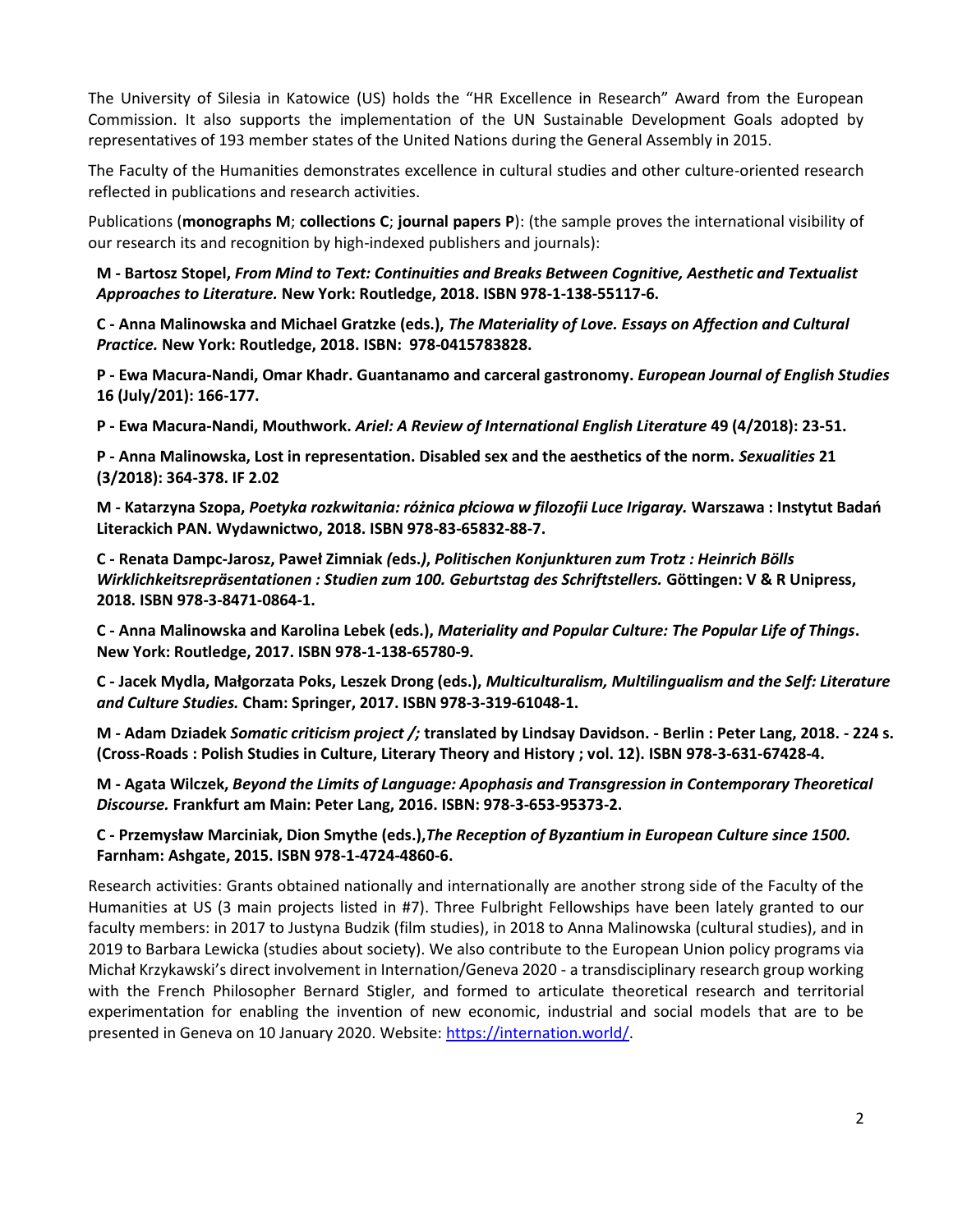- **7. List of no more than 3 important research projects from the selected discipline awarded in national and international calls to the institution in the last 5 years (title, name of PI, source of funding, amount of funding):**
	- 1. **Title:** CHIBOW Children Born of War Past, Present and Future"; **Name of PI:** prof. dr hab. Ryszard Kaczmarek, **Source of funding:** Horyzont 2020 , **Amount of funding:** 3 729 290,40 EUR
	- 2. **Title:** Masculinity in Polish Literature and Culture since 19th century till present Times, **Name of PI:** prof. dr hab. Adam Dziadek, **Source of funding:** National Science Centre within MAESTRO program, **Amount of funding**: 1 854 020 PLN
	- 3. **Title:** Intellectual History of Twelfth-Century Byzantium Appropriation and Transformation of Ancient Literature, **Name of PI:** prof. dr hab Przemysław Marciniak, **Source of funding:** National Science Centre within SONATA BIS program, **Amount of funding:** 1 054 500 PLN

## **8. Description of the available laboratory and office space for the Dioscuri Centre :**

Due to the pivotal importance of the Dioscuri Centre for the Department of Humanities (as part of the University of Silesia development strategy for 2020-2025), the institution plans to provide space of the greatest convenience and highest standards to ensure a creative research environment for the project.

The Centre will be located in the building of SPINplace, which represents the 25 million refurbishment investment of the University of Silesia, and is situated at Bankowa 5 in Katowice. The building will be perfectly ergonomic and top-notch in terms of comfort and equipment. The Dioscuri Center will occupy three rooms on the second floor of the building. The rooms include: a seminar room (37.35 sq. m), an office room (22.02 sq. m), and a social room (8.96 sq. m). The space will be newly furnished and equipped, using environment and health friendly solutions.

Until the SPINplace refurbishment is complete, the Centre will have its temporary seat at the Faculty of the Humanities in Sosnowiec. A seminar room 4.63 (circa 40 sq. m) and an office room 4.58 (circa 20 sq. m) will be adapted, refurnished and equipped for that purpose.

#### **9. List of the available research equipment for the Dioscuri Centre:**

Focused on the study of new technologies, the Centre should reflect technological advancement and international work standards. The equipment envisaged for the Centre includes:

- **5 x iMac 27 Retina computers**[this is reflect the international work standards with regard to a variety of software and operational systems available to the centre workers/project participants]
- **5 x iPad Pro** [this is to allow the mobility of office work as well as field work]
- **5 x ASUS notebooks** [this is to allow the transfer of work outside of the office and be able to work during travels as well as the access to software other than offered by Apple].
- **3 x personal printers** (e.g. HP Laser Jet Pro M28a)
- **1 x multifunction copier** (e.g. Xerox Versalin B605V\_S)
- **Teleconference system** (sound station) [to be able to convene webinars for the research group]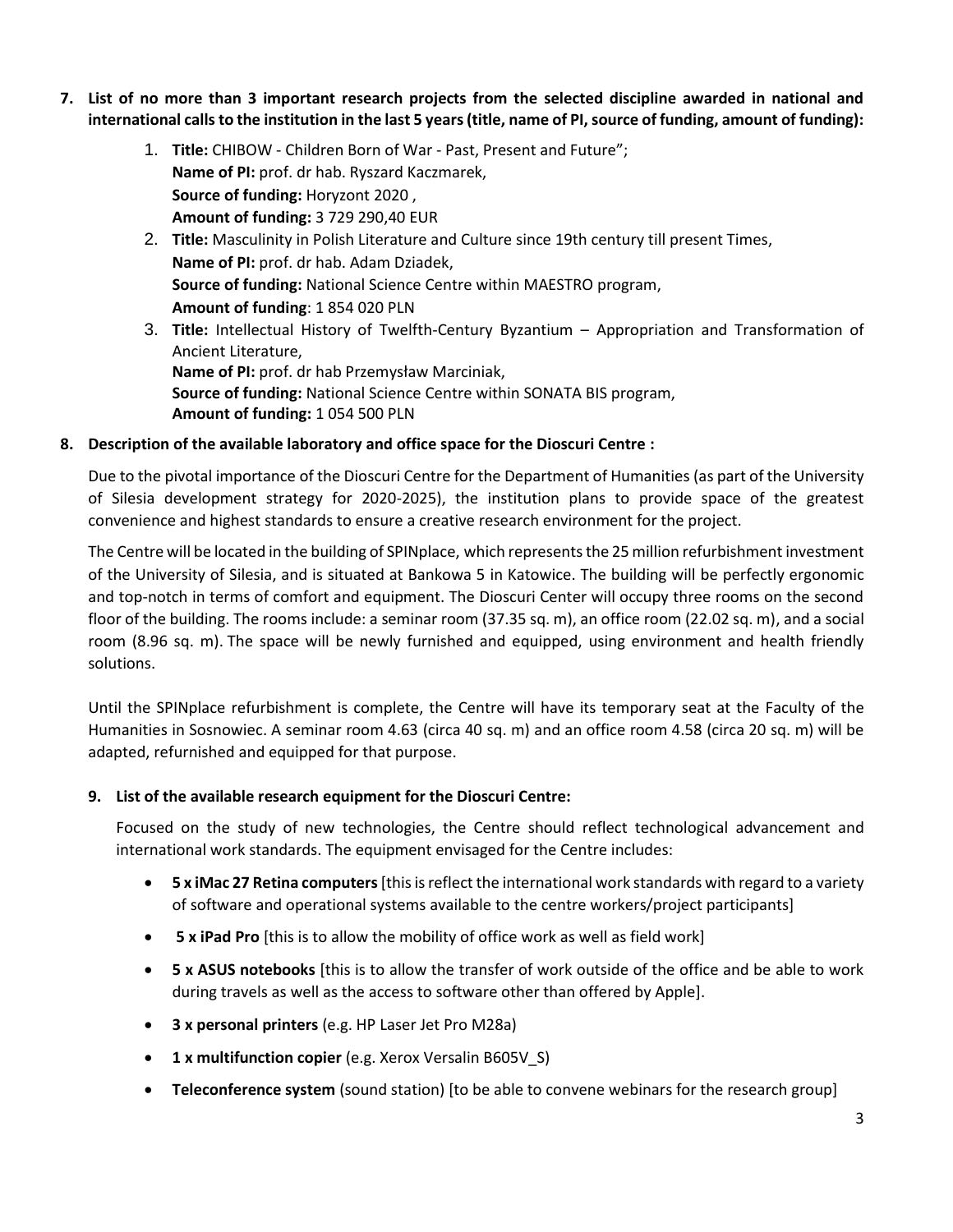- **5 x portable hard drives** [to store/archive research material]
- **1 x digital camera** [to record field research and produce video podcasts]
- **5 x voice recorders** [for the production of podcasts]
- **1 x Interactive Touch Screen Table** [to enable the best conditions for office and long-distance group work]
- **2 x beamers** (e.g. Led Full HD Android GP70UP)
- **Good WiFi system**

# **10. List of the additional benefits (other than listed in call text) that the Institution declares to provide for the Dioscuri Centre (i.e.: additional funds, personal benefits, other):**

For better convenience and to help the Principal Investigator adapt smoothly to the local environment, the University of Silesia offers to:

- Cover the flat rent and help in finding the most convenient lodgings
- Ensure additional and most appropriate health insurance
- Cover sport and entertainment passes/tickets to help the PI access local attractions and cultural institutions
- Cover the Polish language course (or any other course of PI's choice)
- Organize local trips to help the PI get better acquainted with the region.

# **11. Other information about the internationalisation of the research institution, international researchers employed at the institution, the availability of English language seminars etc. :**

The University of Silesia (US) satisfies major internationalisation requirements and indicators. They include:

**International co-authored publications**: 1398 co-authored publications in 2013-2017.

**International mobility scheme:** US hosts, and participates in, many exchange programs for staff and students such as: Erasmus+, CEEPUS, scholarship programs (NAWA, UNESCO, Visegrad Fund etc.).

**Evaluation procedure:** many journals housed at US offer an internationalisation of peer review to enhance objectivity in publication process and to benefits from experiences and perception of foreign colleagues and experts.

**Openness of programs**: national research programs that our faculty applies for are open to experts from abroad whose expertise is employed and implemented through the projects.

**Budget for attracting researchers from abroad**: the university has a number of arrangements to allow foreign academics work for the institution. As of 2016-2019, there have been 36 faculty members with permanent and temporary contracts, and 153 Visiting Professors. US also hosts international conferences and lectures. The list of notable speakers within the past five years includes: John Maxwell Coetzee (2003 Nobel Prize Winner in Literature and the Honoris Causa Doctor of the University of Silesia); Prof. John Storey (culture theorist, University of Sunderland, UK); Prof. Dominic Pettman (culture and media theorist, The New School, New York); Prof. Jeffrey Weinstock (literary theorist, Central Michigan University, USA); Prof. Richard Shusterman (philosopher, Florida Atlantic University; his works have been translated by a faculty member Alina Mitek-Dziemba); Prof. Bracha L. Ettinger (philosopher, European GFraduate School, Switzerland; her works have been translated by a former faculty member Anna Chromik);